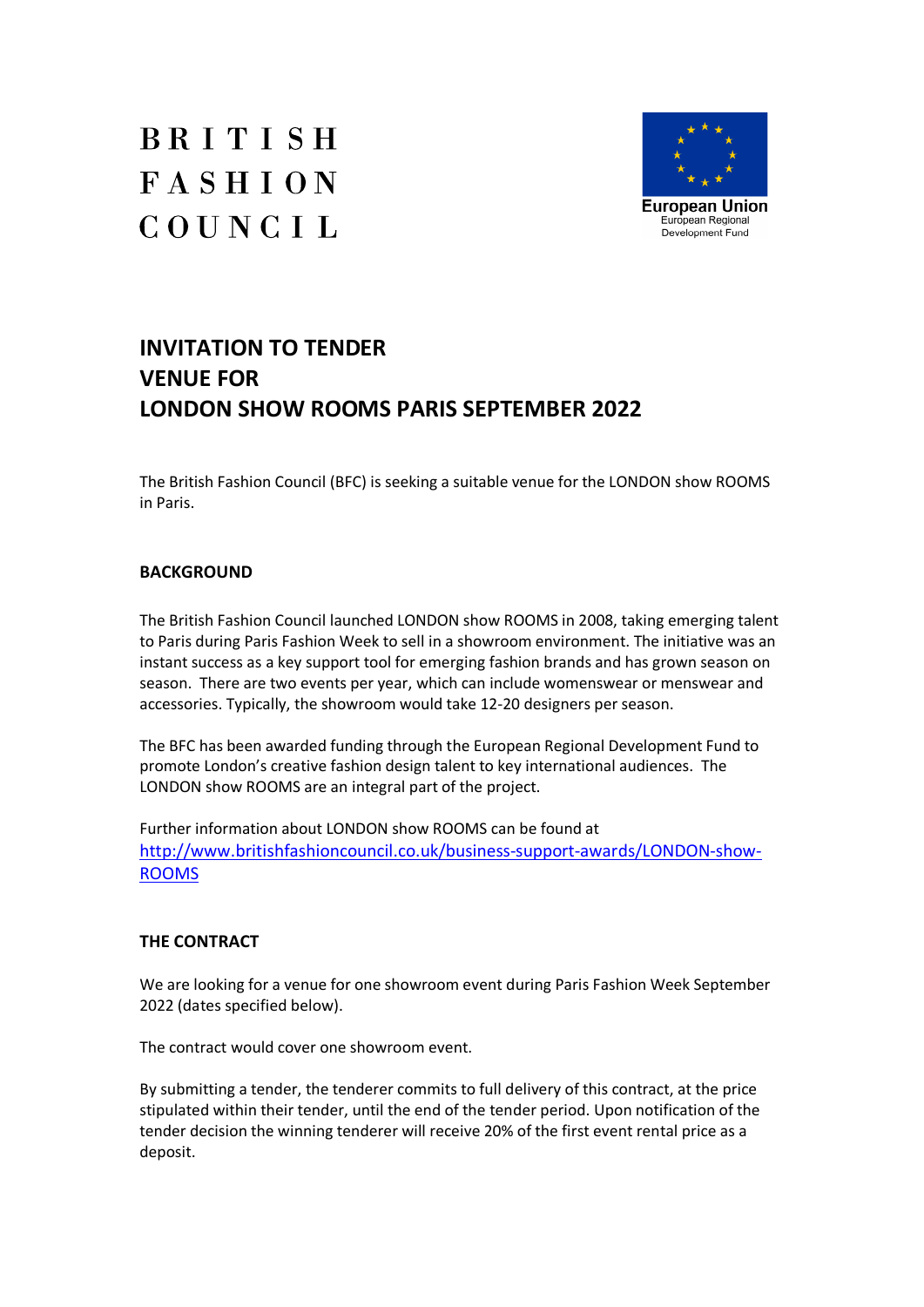The BFC reserves the right to change the length of contract and value should there be a change in our requirements.

**Budget per showroom venue: £30,000 - £50,000** to include venue and TVA if applicable.

# **REQUIREMENTS**

#### **Event Date (tbc):**

25<sup>th</sup>/26<sup>th</sup> September to 3<sup>rd</sup>/4<sup>th</sup> October 2022 – 1 day set up, 7 event days

#### **Venue Requirements**

- · *Type:* Open gallery-style space able to facilitate showroom style designer exhibition possibly on one level only. Wi-Fi is essential in every area; Possibility of holding an evening event
- · Area for entrance/reception desk; area for seating for guests, area for BFC staff table, area for model fitting, area for catering table
- · *Look & Feel:* Newly painted white walls; Concrete floor/high end industrial; Minimal décor; High ceilings (preferably); Natural light (preferably), one floor (preferably), street level preferred
- · *Location:* Must be central Paris, Marais (arrondissement 1, 2,3 & 4). Proximity to other showrooms
- · *Size:* 270-400 square meters, linear meter of walls approx. 80/90 m
- Light and airy space
- · Ability to brand walls and windows
- Plug socket for each designer
- · Adjustable spotlights
- Two toilets
- High speed Wi-Fi and sound system if possible
- Storage room for designers' suitcases if possible
- Separate kitchen with microwave and fridge if possible
- · Running water and working electricity
- · Alarm system and lockable entrance
- Loading bay area and ability to load out in evenings
- · High quality air conditioning and heating
- · Changing room areas
- Catering area/ table

# **YOUR TENDER**

Please base your tender on the specification above.

Ensure you include the following in your proposal:

- · Confirmation that the venue is available on the dates specified
- · Understanding of the brief, including how it meets the type and look & feel requirements listed above
- · Please include visuals and a floorplan of the venue
- · Itemised budget: please include full cost details for venue, and your payment terms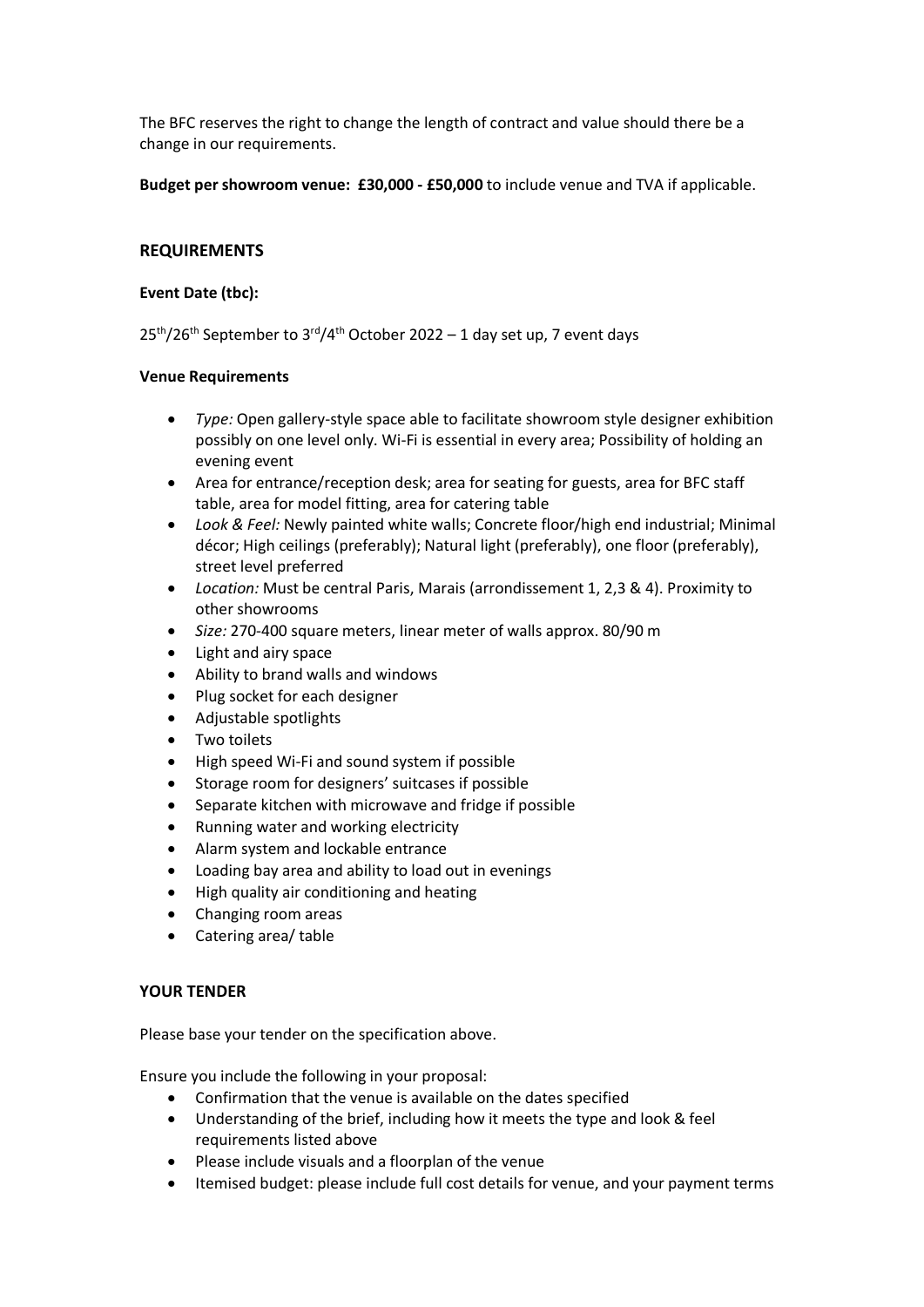#### **TENDER PROCESS**

Please submit a full tender response to the above brief.

The procurement of this contract will be via a one-stage invitation to tender process (with no pre-qualification questionnaire stage).

Tenders that pass the selection process will be considered against the following award criteria:

| <b>Award criteria</b>                         | <b>Maximum</b> | Weighting |
|-----------------------------------------------|----------------|-----------|
|                                               | score          |           |
| Suitability of location                       | ל              | 40%       |
| Value for money - please submit a full budget |                | 25%       |
| Understanding of brief, including how venue   | 5              | 35%       |
| meets look & feel requirements                |                |           |
| <b>Total score</b>                            | 15             | 100%      |

Maximum total score = 20 Weighting: 1 = Poor - 5 = Excellent

When awarding the contract, the panel will consider a range of factors, not just the scoring of the tenders.

# **All submissions must be received by midday Friday 1st July 2022. Responses received after this deadline will not be accepted.**

We often receive several tenders just before the deadline; we recommend that you submit your response an hour beforehand, to give us time to check it and alert you if we cannot open it.

Responses should be emailed to Emma Early, emma.early@britishfashioncouncil.com

Please note that to maintain fairness in the tendering procedure we are unable to answer any questions relating to this ITT.

# **ADDITIONAL INFORMATION**

The British Fashion Council (BFC) has been awarded funding through the European Regional Development Fund, subject to contract negotiations, to support promoting London's creative fashion design talent to key international audiences.